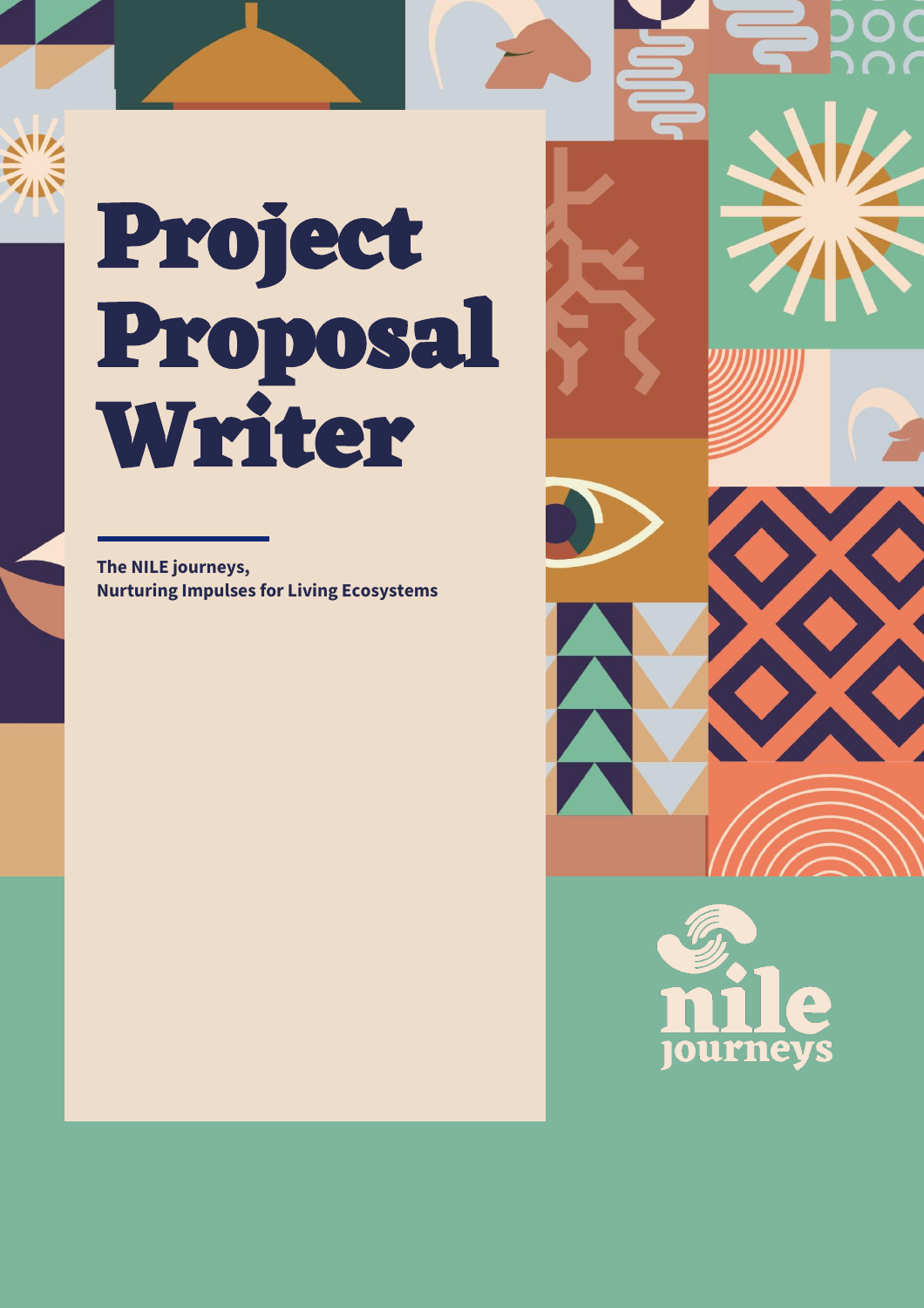## Introduction

This call for application is for a proposal writer position. This position is unique in its job description and requirements to fit the needs and structure of the NILE Journeys. This person is simply a talented writer and fluent written English who is experienced with writing proposals, reports, and articles. The person has an entrepreneurial spirit. The person is also comfortable and interested in editing material that serves the fundraising and partnership development of the NILE journeys. More details on the Job description and profile will come later in the document.

## Brief about the NILE journeys

The NILE journeys is a platform of Nile basin communities working on regenerating the land, the river, and the society. The ultimate vision and dream of the NILE Journeys is of 'a Nile Basin ecosystem that nurtures life-affirming actions'. [www.nileforum.org](http://www.nileforum.org/)

Our mission is to create participatory, experiential learning spaces for the inhabitants of the Nile bio-region and beyond, illuminating the multiple stories of this ecosystem that are rooted in indigenous knowledge and regenerative practices.

The NILE Journeys work connects community spaces across the region. We call them Community Hubs. They are acupuncture points along the Nile for the impact and regeneration of the social and ecological fields. Through these hubs, we create experiential and participatory learning spaces within the hubs and across hubs. We also aim to profile the stories of these hubs to illuminate positive narratives about Africa to her citizens and beyond. We do that through projects and programs addressing youth, gender, culture, permaculture, land regeneration, water, value chain integration, entrepreneurship development, and exchange.

## Job description

This job is for a project proposal writer. It also involves reviewing and editing articles and other material written by the team members and the NILE Journeys' Community Hubs. The areas of responsibilities include:

#### **PROPOSAL WRITING**

This is the critical responsibility of this role. It involves editing and developing the written proposals concepts relevant to the NILE Journeys essential programs (Land, Water, Arts, Education, Gender and Green business). Then write the proposal and coordinate the write-up.

- **Researching Funding opportunities:** Online researching opportunities for funding the programs and activities of the NILE Journeys.
- **Networking:** This entails attendance of events relevant to the NJ and, in some cases presenting the NJ and its activities
- **Fundraising strategy development:** This task will be developed in coordination with the host of each circle (department). It is essential for long-term financial sustainability to have a longterm Fundraising strategy
- **Report writing for partners and funders:**

#### **COMMUNITY HUBS SUPPORT**

- **CH support in Fundraising and proposal writing:** supporting our community hubs in identifying their needs, designing proposals, writing proposals, and pursuing their financial sustainability for their activities and operations.
- **CH support in researching Funding opportunities:** many of the community hubs need help in identifying potential funding opportunities and income-generating opportunities.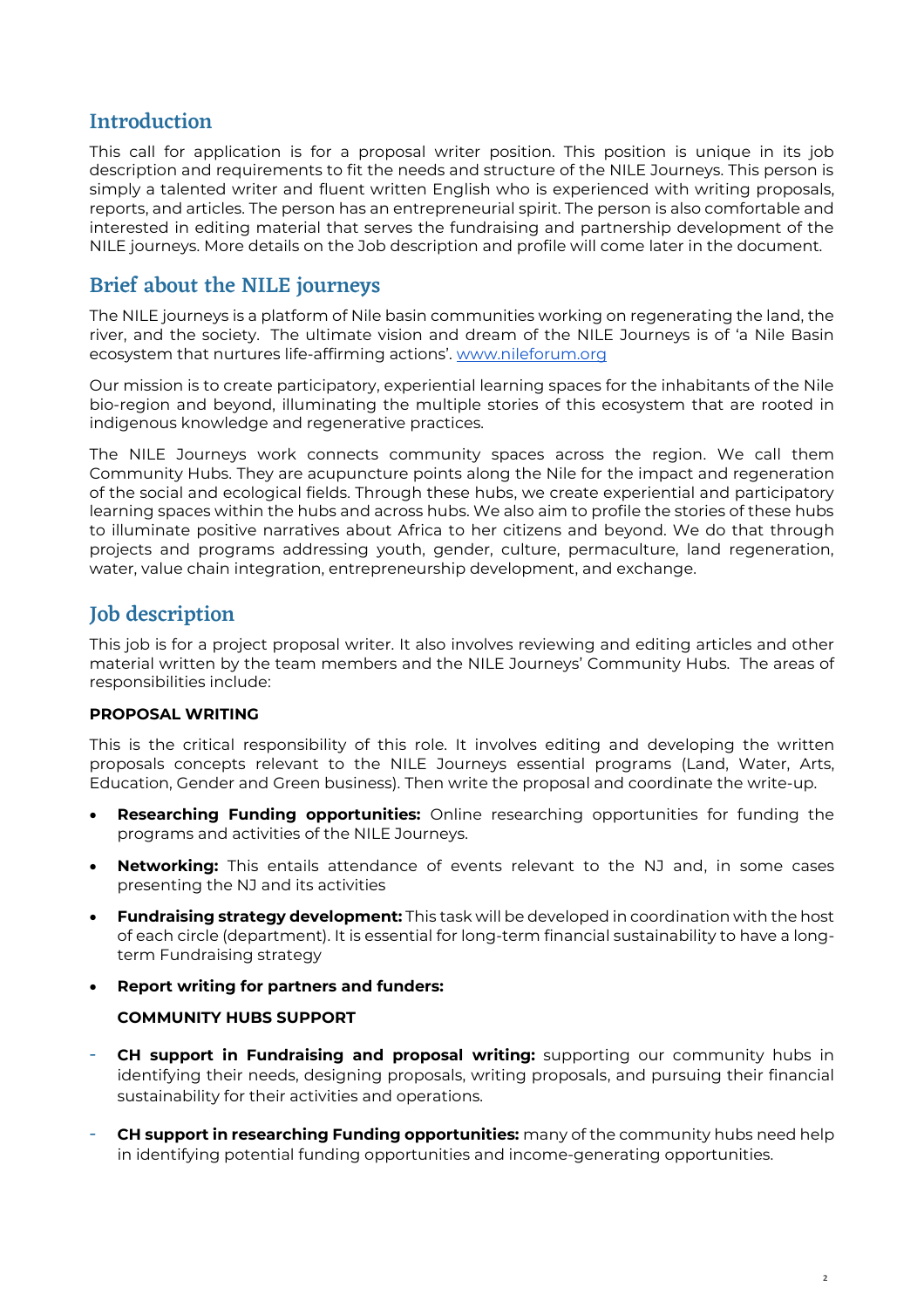## Profile of the candidate

### **Experience and background:**

- Proven excellent professional writing skills in English (project documents, proposals, reports, articles, etc.)
- **Excellent communication skills of spoken English**

Good spoken French and Arabic are a plus. (Any additional language is an asset)

- A minimum of 5 years of professional experience in the following areas:
	- Communication (writing, editing, etc.)
	- Proposal writing & Fundraising
	- Program/operations management/project management in one of the following: NGO, community space, co-working space, sustainable food chain, eco-center, ecovillage, wellness & healing center, café or coffee space, or Artspace. Marketing Experience (promotion, sales, market research, etc.)
	- Background (Academic or professional) in one or more of the following disciplines: Environment & Ecosystem services, Sustainable development, international development, Climate Change, Water resources, Political science (Focus on Africa), Governance & public administration, or African studies.
- An understanding of how economics and politics intersect with the field of environment worldwide and in Africa
- Knowledge of crowdfunding campaigns and sources of NGOs funding are vital assets
- Additional valuable skills are graphic harvesting, facilitation, and visual art.
- Financial management and budgeting are a plus

#### **Personal attributes and skills:**

- Entrepreneurial skills and ability to work independently with minimum supervision
- Comfort in stressful situations and unpredictable circumstances.
- Ability to coordinate virtually different threads of communication and projects
- Willingness to learn about the Nile basin and Africa in general
- Ability to connect virtually with a team located in different countries and with different schedules
- Personal qualities of strategic thinking, multitasking skills, attention to details, resilience, patience, perseverance, open-mindedness, team spirit and collaborative attitude, creativity, initiative-taking, ability to navigate conflicts

**3**